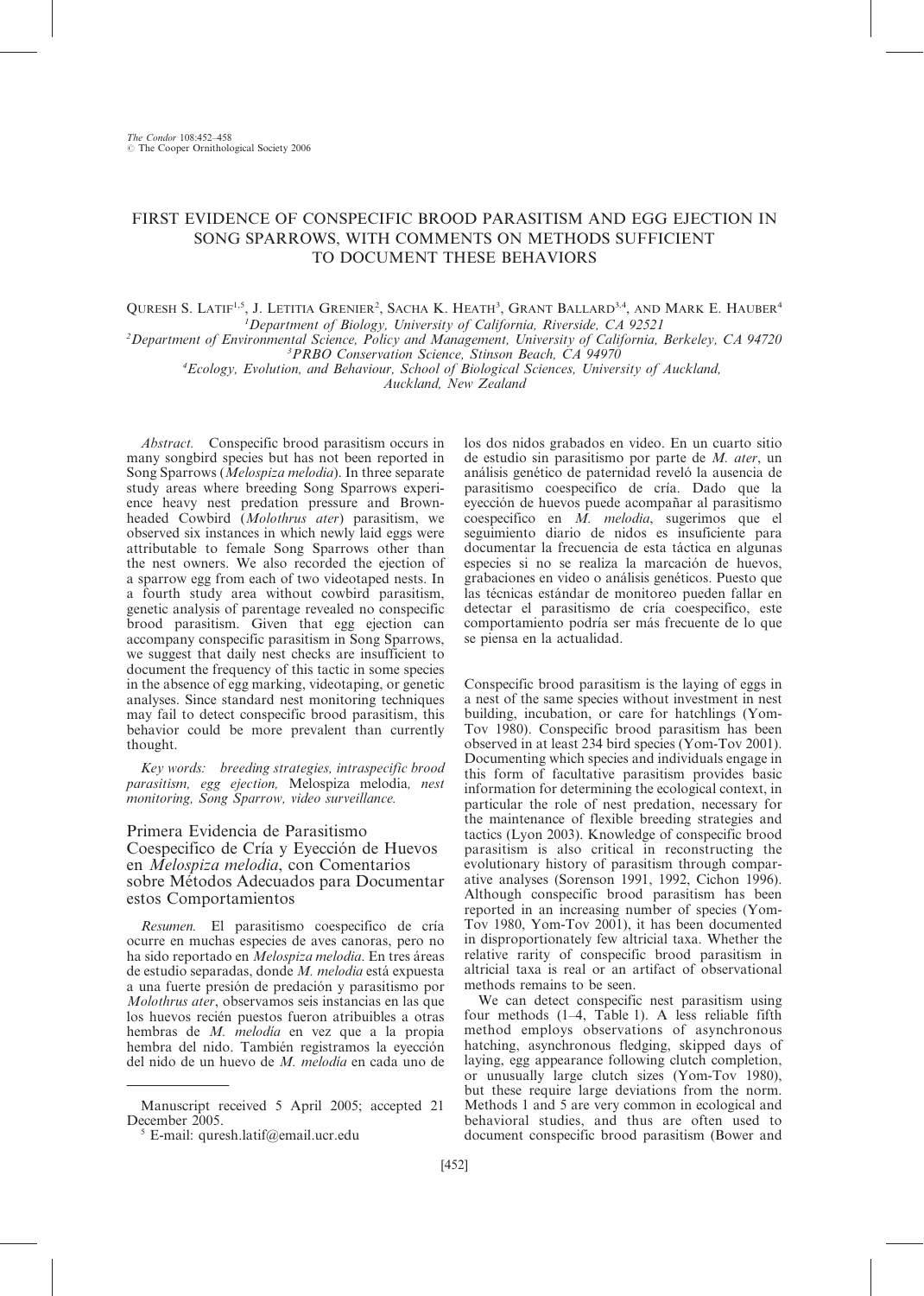| Method                                                     | <b>Benefits</b>                                                                                                                                                                                  | Limitations                                                                                                                                                                                                                                                                                                                                                                                                                                                                                                                                                                                             |
|------------------------------------------------------------|--------------------------------------------------------------------------------------------------------------------------------------------------------------------------------------------------|---------------------------------------------------------------------------------------------------------------------------------------------------------------------------------------------------------------------------------------------------------------------------------------------------------------------------------------------------------------------------------------------------------------------------------------------------------------------------------------------------------------------------------------------------------------------------------------------------------|
| 1. Nest checks at regular<br>intervals                     | Can detect multiple eggs laid in<br>a day if full clutch is counted<br>and clutch completion, clutch<br>initiation dates, and timing of<br>laying are known.                                     | (A) Nest must be monitored during<br>the laying period. (B) Nest must be<br>checked twice during the laying<br>period, or clutch initiation and<br>clutch completion dates must be<br>known to detect parasitism. (C) If<br>parasitic egg is laid on the day<br>following clutch completion or the<br>day before clutch initiation,<br>parasitism cannot be detected. $(D)$<br>Egg ejection may mask parasitism.<br>(E) Parasitic species cannot be<br>identified. (F) Egg ejecter species<br>cannot be identified. (G) Time of<br>day of laying must be known in<br>relation to timing of nest checks. |
| 2. Daily marking of eggs                                   | Avoids limitation (B) from<br>Method 1, although monitor-<br>ing the nest over the entire<br>laying period maximizes<br>likelihood of parasitism<br>detection. Also avoids<br>limitation $(G)$ . | $(A)$ , $(C)$ , $(E)$ , and $(F)$ still hold as for<br>Method 1. Ejection of an egg<br>before marking would mask<br>parasitism. (H) Requires daily nest<br>visitations during laying, adding<br>labor and increasing disturbance,<br>which could attract potential nest<br>predators and parasites.                                                                                                                                                                                                                                                                                                     |
| 3. Genetic analysis of<br>parentage                        | Detects parasitism despite<br>ejection of host eggs. No<br>need for monitoring during<br>the laying period. Avoids<br>limitations $(A)$ , $(B)$ , $(C)$ ,<br>and (G) from Method 1.              | Egg ejection or predation of parasitic<br>eggs or young prior to sampling<br>will prevent detection of<br>parasitism. Limitation $(F)$ as for<br>Method 1. (I) Labor intensive and<br>relatively expensive, though less so<br>than Method 4.                                                                                                                                                                                                                                                                                                                                                            |
| 4. Continuous direct obser-<br>vations or video monitoring | Parasite and ejecter species and<br>timing of laying can be<br>determined, avoiding $(D)$ , $(E)$ , and<br>(G) for Method 1. Also avoids<br>limitations $(A)$ , $(B)$ , and $(C)$ .              | Camera angle must allow counting of<br>eggs, or camera must record<br>agonistic interaction between host<br>and parasite. Limitation (I) from<br>Method 3.                                                                                                                                                                                                                                                                                                                                                                                                                                              |

TABLE 1. Benefits and limitations of alternative methods for documenting conspecific brood parasitism.

Ingold 2004). However, not all methods are equally effective to conclusively document parasitism in a species, especially in cases where either hosts or parasites eject, remove, or carry eggs within the context of parasitism (Brown and Brown 1988).

Conspecific brood parasitism and egg ejection by the host have not been documented in the Song Sparrow (Melospiza melodia), despite intensive observations of several focal populations (Nice 1943, Sealy 1994; O'Connor et al., in press) across the species' wide geographic range in North America (Bent 1968, Smith and Myers-Smith 1998) using Methods 1, 2, and 3. In contrast, parasitic egg ejection by the host (Rothstein 1975), though not nestling discrimination (Nice 1937), has been documented in Song Sparrows in the context of Brownheaded Cowbird (Molothrus ater) parasitism, although it is not prevalent across most populations (Arcese et al. 2002). Here, we report video-documented (Method 4) events of conspecific brood parasitism and egg ejection in Song Sparrow populations of eastern and western North America. Additionally,

we report three cases of conspecific parasitism in these populations using regular nest checks (Method 1) and egg marking (Method 2). Finally, we give an example in which molecular genetic analysis (Method 3) was used to document the absence of conspecific parasitic nestlings in a salt marsh Song Sparrow population.

## METHODS

#### EASTERN SIERRA NEVADA, CALIFORNIA STUDY SITES

We found and monitored nests of two Song Sparrow populations in 2000–2004 as part of a riparian bird monitoring program at two sites east of the Sierra Nevada: North Lake, Inyo County (2840 m, 37°13'N, 118°37'W), and tributaries of Mono Lake, Mono County (2020 m,  $38^{\circ}04'N$ ,  $119^{\circ}10'W$ ). These populations are under heavy nest predation pressure (41% of nests depredated) and heterospecific brood parasitism by Brown-headed Cowbirds (65% of nests parasitized). All predation and parasitism rates are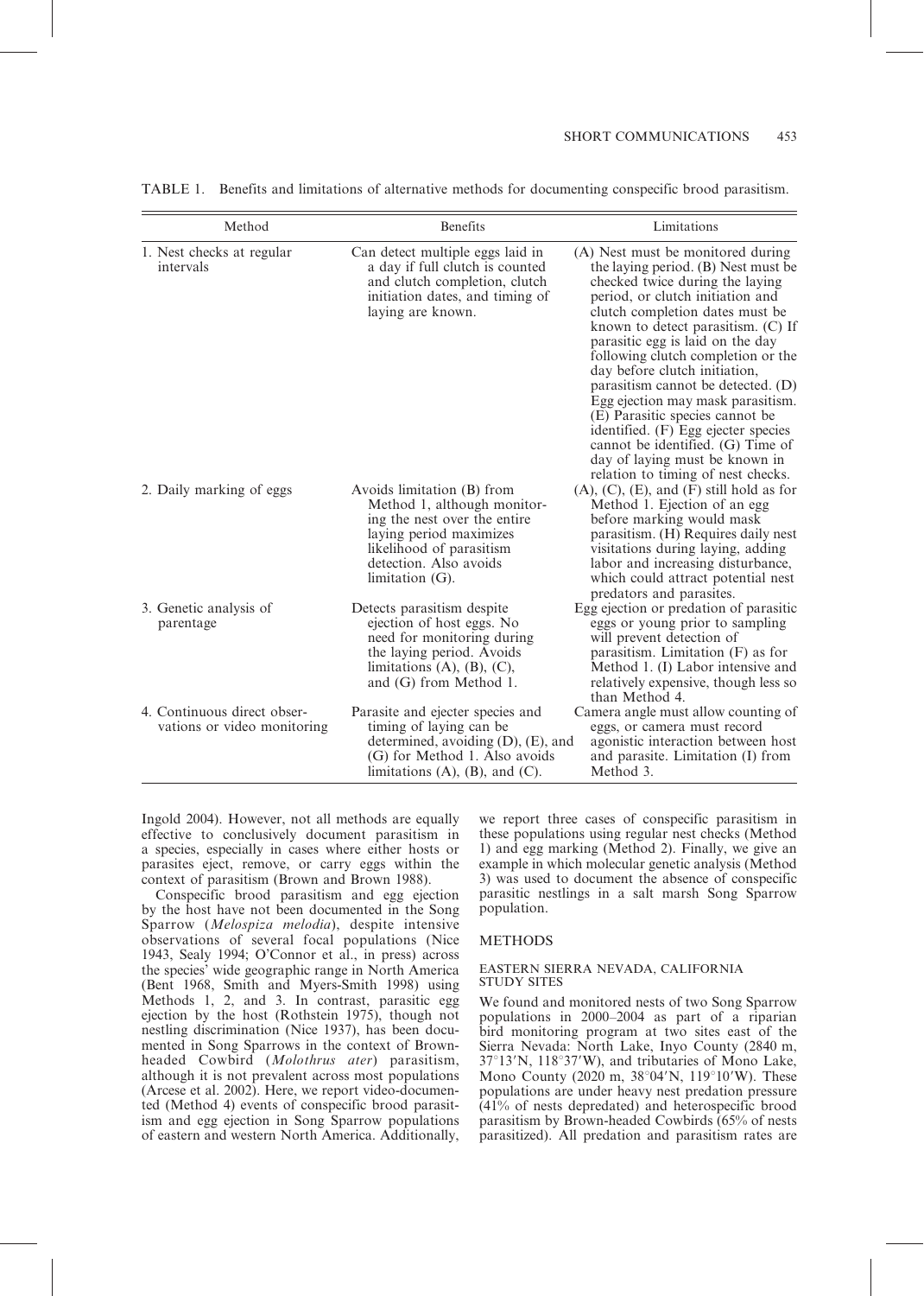based on a sample of nests in which we observed at least one host egg or young.

Following guidelines in Martin and Geupel (1993), we located and monitored nests every two to four days from early May to mid-August. At each nest check, we counted and recorded the number of eggs or nestlings. We used careful observation of egg size, color, and shape, and nestlings after hatching to distinguish between Brown-headed Cowbird and Song Sparrow eggs (Baicich and Harrison 1997, Ehrlich et al. 1988). We reviewed the data for any nest checked at least twice during building and laying to find nests in which more than one sparrow egg was laid in 24 hr, or more eggs were laid than the number of days between checks (Method 1); these were considered cases of conspecific brood parasitism.

In 2003, we deployed a video camera (Method 4) at a Song Sparrow nest at Mono Lake during the laying period. The camera was approximately two feet above the nest aimed at the nest cup so that all nest contents were visible. The infrared video camera, with a wireless connection to a time-lapse VCR, recorded the nest 24 hours a day (King et al. 2001). We also checked the nest every one to four days as described above.

## ITHACA, NEW YORK STUDY SITE

Conspecific parasitism of Song Sparrow nests was observed opportunistically during a study of Brownheaded Cowbird parasitism at the Cornell Experimental Ponds near Ithaca, New York  $(42^{\circ}50^{\prime}N,$ 76°46'E) in 1998–1999 (Hauber and Russo 2000). Only nests that survived to clutch completion and for which egg counts were recorded daily during the laying period are included in this report. Song Sparrows suffered moderate rates of nest predation (28% of nests depredated) and medium levels of cowbird parasitism (39% of nests parasitized) at this site (Hauber 2000).

In 1998, VHS video cameras (Method 4) were opportunistically set up between 05:00 and 05:30 EST to record cowbird parasitism ( $n = 3$ ) during the laying stage. Separately, four nests were checked twice on each of seven observed laying days. First checks were carried out on average at  $05:38 \pm 2.4$  min (SE) and second checks were performed at  $07:54 \pm 11.9$  min. On these days, all seven eggs were laid between the first and second checks, thus the timing of camera setup was appropriate to document laying behavior. Video cameras were in plain view of each focal nest, at a distance of ca.  $\bar{5}$  m. Nest contents were examined before and after video-recording. To document the individual and species identity of eggs laid in Song Sparrow nests, eggs were marked and photographed with a digital camera; no eggs that survived to hatching were misidentified (Hauber and Russo 2000). In 1999, eggs in a subset of Song Sparrow nests  $(n = 14)$  were individually marked daily during the laying period with a black felt pen (Method 2) to record the identities of old and new eggs.

## MARIN COUNTY, CALIFORNIA STUDY SITE

From 2000 to 2002, nests were monitored and blood samples of adults and nestlings were collected as part of an intensive study of salt marsh Song Sparrow (M. m. samuelis) behavioral ecology at China Camp State Park  $(38°00'N, 122°29'W)$ . Sparrows were marked with unique combinations of colored leg bands, and frequent behavioral observations verified the identity of social parents attending nests. Nest predation was high; Mayfield-corrected nest failure (Hazler 2004) was 76% and nest predation was the predominant cause of nest failure. Cowbird parasitism was extremely rare (no cowbird chicks detected) in the study area (Grenier 2004).

We obtained genotypes at 10 nuclear microsatellite loci: MME 1–3, 7, 8, and 12 (Jeffery et al. 2001); GF 2.35 and GF 07 (Petren 1998); ESCU 1 (Hanotte et al. 1994); and PSAP 335 (M. Leonard, Dalhousie University, pers. comm.), following standard DNA extraction and amplification protocols (Grenier 2004). Genotypes were scored by hand with positive controls in every run. Questionable data were checked with an iterative process of rerunning both laboratory and scoring procedures prior to any analyses. Overall, we ran 30% of samples to check the accuracy of genotypes, and the number of replicate runs was usually two to five, with a maximum of 27. We used CERVUS v. 2.0 (Marshall et al. 1998) to analyze genetic parentage. Similar to analyses of Song Sparrow parentage on Mandarte Island (O'Connor et al., in press), we repeatedly reanalyzed genotypes that mismatched putative parents to reduce error. Data from the eight autosomal loci conformed to Hardy-Weinberg equilibrium, and the null-allele frequency estimates were low  $(\leq 0.03)$ . Observed heterozygosity was high (0.873), and the total exclusionary power for female parents (i.e., the exclusionary power assuming the identity of neither parent was known) was 0.994 (Grenier 2004). If the genotypes of offspring and putative mother matched at all loci, we considered the female to be the true genetic mother.

### RESULTS

## EASTERN SIERRA NEVADA OBSERVATIONS

Video case. We observed conspecific brood parasitism of our video-recorded Mono Lake nest. On 11 July 2003 during a nest check we recorded two Song Sparrow eggs and two cowbird eggs. At 15:00 PST during the 12 July nest check we counted three sparrow eggs and three cowbird eggs. The camera at this nest recorded the following: At 05:00 PST on 13 July there were six eggs. At 05:22 PST, the nesting female was incubating when a second Song Sparrow entered the nest. We have identified cowbird invaders using video from other nests, so we are confident that the invader at this nest was a Song Sparrow. The nesting female attempted to fight off the invader, jumping onto the invader's back and flapping her wings furiously while the invader laid an egg. It is difficult to discern how and to what extent the host used her bill and feet against the invader, but it is clear the exchange was agonistic. At the end of the event there was clearly a seventh egg in the nest. Although we were able to accurately count the eggs, the image was not detailed enough to distinguish between Song Sparrow and Brown-headed Cowbird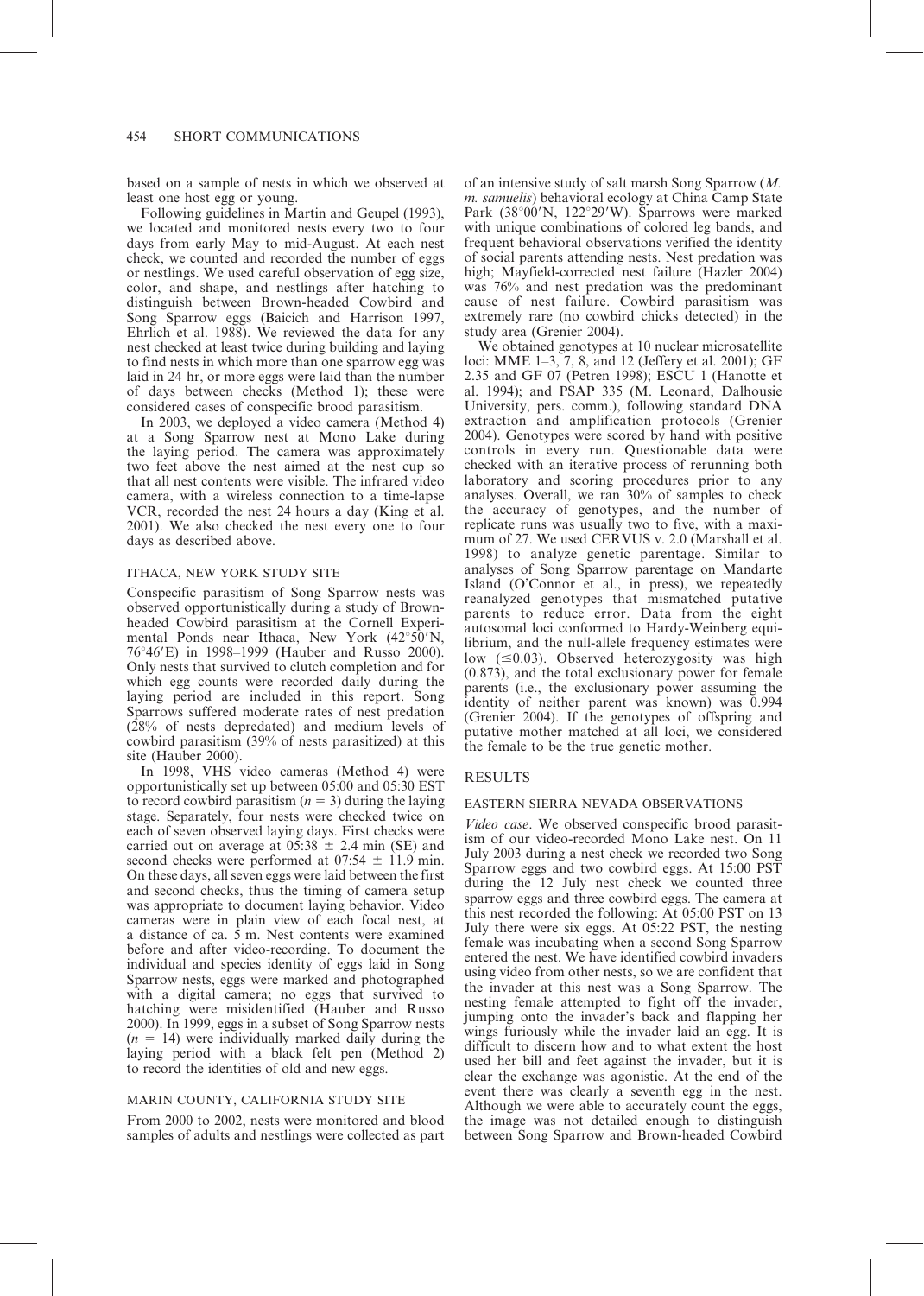eggs. At 06:06 PST on 15 July the camera recorded the nesting female grasping an egg with her bill and removing it from the nest, leaving six eggs in the nest.

We checked the nest five hours later on 15 July and recorded two ''bluish'' eggs and four ''whitish'' eggs. Because no cowbirds were recorded visiting the nest between the checks on 12 July and  $15$  July, we concluded that one of the four ''whitish'' eggs was actually that of the parasitic Song Sparrow. We revisited the nest after reviewing the video (within two days following 17 July) and noted that one of the "whitish" eggs was bluer than the cowbird eggs, albeit lighter than the host eggs, confirming the presence of a parasitic Song Sparrow egg, as well as indicating that the host had removed one of her own eggs. We recorded no cowbird visitations between the 13 July and 15 July nest checks, so host egg ejection was not prompted by cowbird-caused egg damage.

Nest monitoring cases. Of the 14 nests at Mono Lake and four nests at North Lake in which conspecific parasitism could have been documented (i.e., those checked twice during the laying period), there was one nest at each site which apparently had two sparrow eggs laid in one day, suggesting parasitism (Method 1). The Mono Lake nest was found with two sparrow eggs at 08:55 PST on 1 June 2001. At 10:20 PST on 3 June there were five sparrow eggs in the nest. The North Lake nest was observed fully built with no sparrow eggs at 12:15 PST on 8 June 2003. At 13:15 PST on 12 June the nest contained five sparrow eggs.

### ITHACA, NEW YORK OBSERVATIONS

Video case. On 8 May 1998 at 05:30 EST a video camera was set up at a Song Sparrow nest on the ground of a bank of an empty artificial pond (Hauber and Russo 2000). The nest cup had a clear entrance, so the camera was placed to focus on the entrance of the nest with a 0.5 m radius field of view. At the time of camera setup the nest contained three sparrow eggs. At the end of the videotaping session at 07:30 EST the nest contained four Song Sparrow eggs, and a fifth sparrow egg was on the ground 0.1 m from the nest's entrance. There were no holes or pierce marks on any of the eggs. The video revealed that a Song Sparrow entered the nest at 06:05 EST and remained until 06:09 EST. At 06:21 EST a Song Sparrow entered the nest and exited at 06:23 EST with an egg in its beak. The egg fell as the bird flew away from the nest and remained outside the nest cup at the end of videotaping. No other birds approached the nest during the videotaping period. Although the identity of each Song Sparrow visiting the nest could not be established, this observation reveals the appearance of two new eggs during a period of two hours and the removal of an egg from the nest cup by grasp ejection. Videotaping on four additional mornings at two additional nests yielded no further footage of conspecific brood parasitism.

Egg marking and nest monitoring cases. In 1998– 1999 there were no cases of two or more Song Sparrow eggs appearing inside a nest cup within a 24 hr period in nests ( $n = 27$ ) that were monitored at least twice during the laying period (Method 1).

In 1999, at one of the nests with eggs marked daily (Method 2), a previously marked egg disappeared on each of two different days, with the second instance occurring two days after the first. Each of these observations was accompanied by the appearance of two unmarked Song Sparrow eggs. Thus, on each of these days, there was an overall increase in clutch size of only one egg when in fact two eggs were laid. There were no instances of new, unmarked Song Sparrow eggs appearing in the absence of marked egg disappearance at this or any of the other 13 nests.

## MARIN COUNTY GENETIC RESULTS

We analyzed the parentage of 176 offspring from 73 nests with known social mothers and fathers. We obtained genotypes from all loci for all offspring and all putative parents; thus, the genetic data were complete. All offspring matched the genotype of the female observed providing parental care at the nest. Therefore, we observed no cases of conspecific brood parasitism at this site (Method 3).

### DISCUSSION

Our observations reveal that conspecific brood parasitism occurs in Song Sparrows in both eastern and western parts of their distribution (Bent 1968, Arcese et al. 2002), although not in all populations (see also O'Connor et al., in press). Furthermore, we provide the first documentation of egg ejection by a Song Sparrow host in the context of conspecific brood parasitism. Our results highlight the importance of nest monitoring, video surveillance, and genetics (Gronstol et al. 2006) as sufficient and necessary methods to enable the detection of conspecific brood parasitism, egg ejection, and presence of conspecific parasite nestlings.

Although not definitive, the indirect observations (limitation G, Method 1, Table 1) of conspecific brood parasitism from the eastern Sierra suggest the more definitive video case (Method 4) was not a unique event at these sites. For both indirect observations, it is possible that an egg was laid by the natal female after the first nest check on the same day. However, our video data (laying observed prior to 08:00 in Tompkins County and at 05:22 at Mono Lake), as well as observational and empirical data from elsewhere (Nice 1943,  $n = 3$  from McMaster et al. 2004,  $n = 1$  from Mono Lake and  $n = 6$  from Tompkins County, this study) suggest that Song Sparrows lay their eggs early in the morning (before 09:00). Therefore, we are fairly confident that our indirect observations from the eastern Sierra reflect multiple eggs laid in the same day, and thus represent additional cases of conspecific parasitism.

Because of the limited sample sizes of nests observed simultaneously with different methodologies at each study site, we have not reported rates of conspecific brood parasitism for our study populations. For studies with sufficient sample sizes, Frederick and Shields (1986) derived corrections for estimating conspecific brood parasitism rates that would compensate for the inherent underestimation of these rates when using daily checks. However,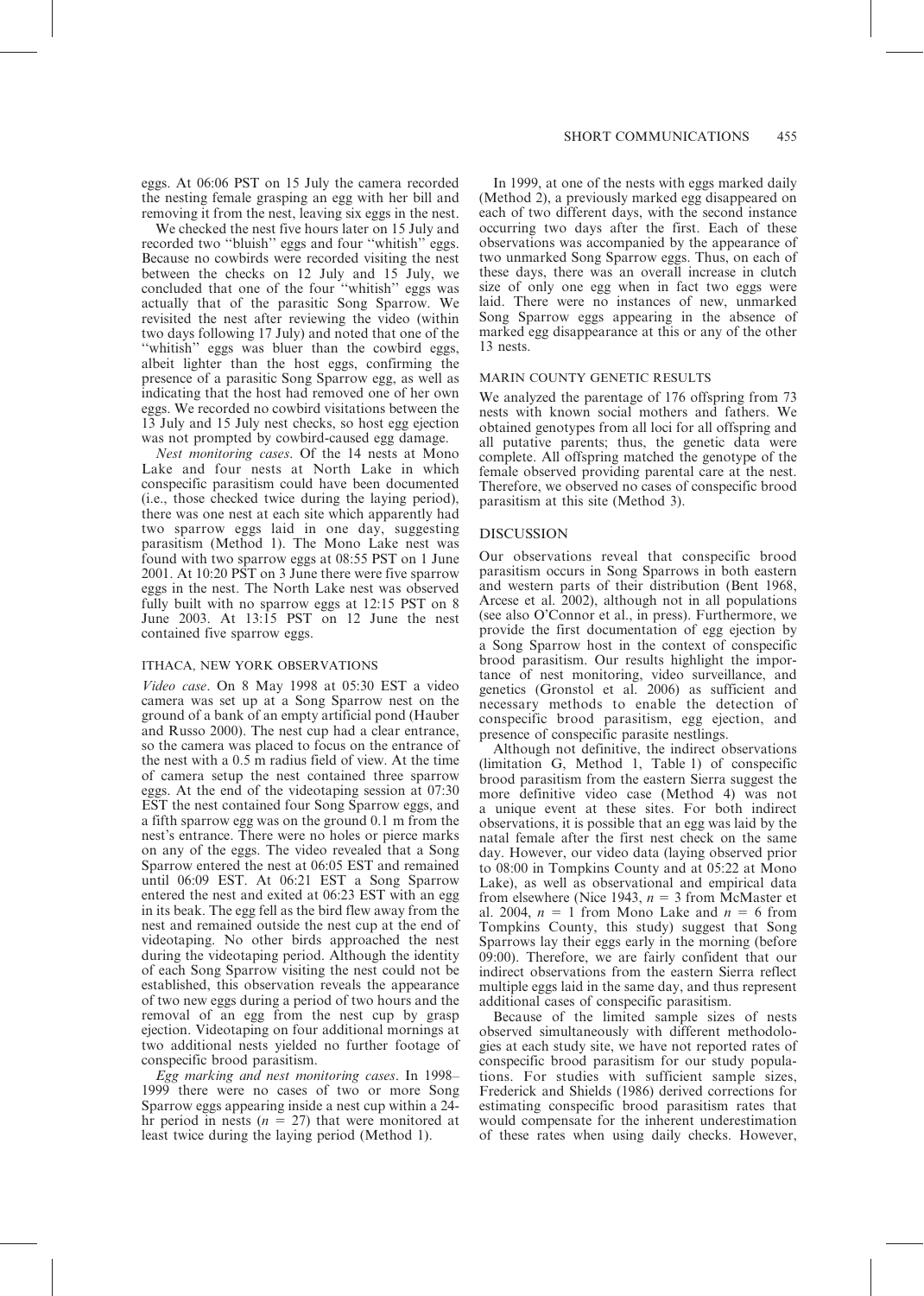these corrections would not be useful for Song Sparrows because our observations show that two of the method's assumptions are violated. We have observed that: (i) more than one parasitic egg can be laid in one nest, and (ii) that eggs can be removed. albeit by the host rather than the parasite.

Therefore, researchers intending to document parasitism in particular populations or for particular species should carefully consider the methods they will use (Table 1). Due to its unreliability, we would not consider using Method 5 for any systematic attempt to document parasitism, and therefore did not include it in Table 1. All conspecific brood parasitism events detected by methods other than 1 involved egg ejection, and would not have been detected if only Method 1 had been employed. Therefore, for a species in which egg ejection occurs, Methods 2, 3, or 4 are more effective in detecting conspecific brood parasitism. Method 2 differs from Method 1 in that if previously laid eggs are removed, the former has the ability to detect the appearance of two or more newly laid eggs in a particular day. Method 3 can provide evidence for conspecific parasitism despite the occurrence of egg ejection of host eggs, although this method will fail to detect parasitism if hosts always succeed at ejecting parasite eggs. In addition, genetic misidentification, errors in scoring genotypes, and limited genetic diversity within populations, especially when coupled with siblings parasitizing each other or when quasi parasitism occurs, may limit the statistical power of this methodology (Andersson and Ahlund 2001, Blomqvist et al. 2002). Method 4 is a straightforward means of documenting both the occurrence of egg ejection and the identity of the parasite and egg ejector (Soler et al. 2002). However, in contrast to Method 3, Method 4 cannot be used to detect parasitism in nests found after clutch completion. Therefore, we suggest a combination of Methods 3 and 4 to maximize the probability of detecting conspecific brood parasitism.

If conspecific brood parasitism is accompanied by egg ejection or partial predation by heterospecific parasites more frequently in altricial than in precocial species (Sealy 1994, Arcese et al. 1996), exclusive use of Method 1 will be less likely to detect parasitism in the former, creating a bias in favor of detection in precocial species. This bias may confound the effects of phylogenetic, developmental, or life-history factors (e.g., precocial vs. altricial: Lyon and Eadie 1991, anseriforms vs. galliforms: Geffen and Yom-Tov 2001, cavity vs. open-cup nesting taxa: Bower and Ingold 2004), affecting conclusions about selection regimes and evolutionary histories of conspecific brood parasitism (Yom-Tov 2001).

Our observation of a host apparently removing her own egg suggests an inability to correctly identify parasitic eggs. Recognition and rejection of parasitic eggs are only occasionally observed in both host and nonhost species of obligate heterospecific brood parasites (Peer and Sealy 2001, 2004, Lahti and Lahti 2003). However, adaptations to manipulate clutch sizes, either by laying fewer eggs (Lyon 1998, Power et al. 1989), or by removing eggs for incubation efficiency (Peer and Bollinger 2000), may

also influence detection of conspecific parasitism, so evidence for these adaptations should motivate workers to employ several methods to document conspecific parasitism.

In the last two decades, conspecific brood parasitism has been documented in disproportionately more altricial than precocial species, reducing the discrepancy between the number of precocial and altricial species that exhibit conspecific parasitism (13 altricial and 40 precocial in Yom-Tov 1980, 91 altricial and 124 precocial [semiprecocial excluded] in Yom-Tov 2001;  $G = 5.8$ ,  $P \le 0.02$ , Sokal and Rohlf 1995). Therefore, documenting egg ejection and measuring its frequency of occurrence may be an important part of evaluating the evolutionary history of conspecific brood parasitism.

For comments on earlier drafts of this manuscript we thank P. Arcese, D. Dobkin, and an anonymous referee. We thank S. Peluc for the Spanish translation of the title and abstract. We are grateful to Advanced Energy Group, Bureau of Land Management Bishop Field Office, California Department of Fish and Game, Inyo National Forest, National Fish and Wildlife Foundation, Oikonos, and U.S. Forest Service Region 5 Partners in Flight for funding and equipment in the eastern Sierra. Funding during Ithaca data analysis was provided by the New Zealand Marsden Fund. For Marin County funding, data collection, and analysis, we thank Geoff Burch, Yvonne Chan, Museum of Vertebrate Zoology researchers, University of California Genetic Resources Conservation Program, the A. Starker Leopold endowed chair (UC Berkeley), and PRBO. Thanks to the many fine biologists, too numerous to name here, that found Song Sparrow nests, captured birds, and carried battery packs and solar panels; please see <www.prbo.org/easternsierra> for eastern Sierra and Marin County personnel. This manuscript is PRBO contribution *#*1308.

## LITERATURE CITED

- ANDERSSON, M., AND M. AHLUND. 2001. Protein fingerprinting: a new technique reveals extensive conspecific brood parasitism. Ecology 82:1433– 1442.
- ARCESE, P., J. N. M. SMITH, AND M. I. HATCH. 1996. Nest predation by cowbirds and its consequences for passerine demography. Proceedings of the National Academy of Sciences USA 93:4608–4611.
- ARCESE, P., M. K. SOGGE, A. B. MARR, AND M. A. PATTEN. 2002. Song Sparrow (Melospiza melodia). In A. Poole and F. Gill [EDS.], The birds of North America, No. 704. The Birds of North America, Inc., Philadelphia, PA.
- BAICICH, P. J., AND C. J. O. HARRISON. 1997. A guide to the nests, eggs, and nestlings of North American birds. 2nd ed. Academic Press, San Diego, CA.
- BENT, A. C. 1968. Life histories of North American cardinals, grosbeaks, buntings, towhees, finches, sparrows, and their allies. U.S. National Museum Bulletin 238.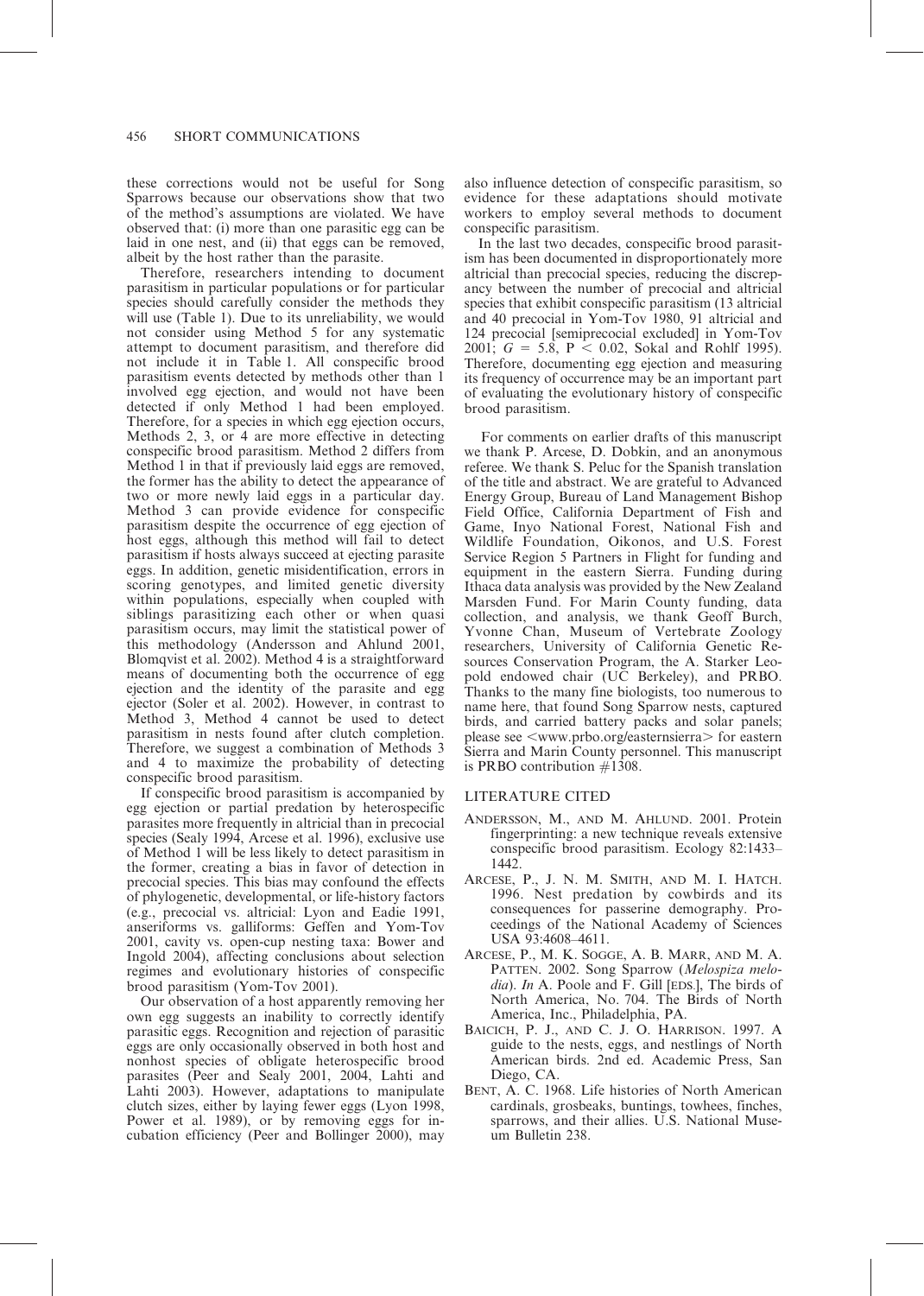- BLOMQVIST, D., M. ANDERSSON, C. KUPPER, I. C. CUTHILL, J. KIS, R. B. LANCTOT, B. K. SANDERCOCK, T. SZEKELY, J. WALLANDER, AND B. KEMPENAERS. 2002. Genetic similarity between mates and extra-pair parentage in three species of shorebirds. Nature 419:613-615.
- BOWER, A. R., AND D. J. INGOLD. 2004. Intraspecific brood parasitism in the Northern Flicker. Wilson Bulletin 116:94–97.
- BROWN, C. R., AND M. B. BROWN. 1988. A new form of reproductive parasitism in Cliff Swallows. Nature 331:66–68.
- CICHON, M. 1996. The evolution of brood parasitism: the role of facultative parasitism. Behavioral Ecology 7:137–139.
- EHRLICH, P. R., D. S. DOBKIN, AND D. WHEYE. 1988. The birder's handbook: a field guide to the natural history of North American birds. Simon and Schuster, Inc., New York.
- FREDERICK, P. C., AND M. A. SHIELDS. 1986. Corrections for the underestimation of brood parasitism frequency derived from daily nest inspections. Journal of Field Ornithology 57: 224–226.
- GEFFEN, E., AND Y. YOM-TOV. 2001. Factors affecting the rates of intraspecific nest parasitism among Anseriformes and Galliformes. Animal Behaviour 62:1027–1038.
- GRENIER, J. L. 2004. Ecology, behavior, and trophic adaptations of the salt marsh Song Sparrow Melospiza melodia samuelis: the importance of the tidal influence gradient. Ph.D. dissertation, University of California, Berkeley, CA.
- GRONSTOL, G., D. BLOMQVIST, AND R. H. WAGNER. 2006. The importance of genetic evidence for identifying intra-specific brood parasitism. Journal of Avian Biology 37:197–199.
- HANOTTE, O., C. ZANON, A. PUGH, C. GREIG, A. DIXON, AND T. BURKE. 1994. Isolation and characterization of microsatellite loci in a passerine bird: the Reed Bunting Emberiza schoeniclus. Molecular Ecology 3:529–530.
- HAUBER, M. E. 2000. Nest predation and cowbird parasitism in Song Sparrows. Journal of Field Ornithology 71:389–398.
- HAUBER, M. E., AND S. A. RUSSO. 2000. Perch proximity correlates with higher rates of cowbird parasitism of ground nesting Song Sparrows. Wilson Bulletin 112:150–153.
- HAZLER, K. R. 2004. Mayfield logistic regression: a practical approach for analysis of nest survival. Auk 121:707–716.
- JEFFERY, K. J., L. F. KELLER, P. ARCESE, AND M. W. BRUFORD. 2001. The development of microsatellite loci in the Song Sparrow, Melospiza melodia, and genotyping errors associated with good quality DNA. Molecular Ecology Notes 1:11–13.
- KING, D. I., R. M. DEGRAAF, P. J. CHAMPLIN, AND T. B. CHAMPLIN. 2001. A new method for wireless video monitoring of bird nests. Wildlife Society Bulletin 29:349–353.
- LAHTI, D. C., AND A. R. LAHTI. 2003. How precise is egg discrimination in weaverbirds? Animal Behaviour 63:1135–1142.
- LYON, B. E. 1998. Optimal clutch size and conspecific brood parasitism. Nature 392:380–383.
- LYON, B. E. 2003. Ecological and social constraints on conspecific brood parasitism by nesting female American Coots (Fulica americana). Journal of Animal Ecology 72:47–60.
- LYON, B. E., AND J. M. EADIE. 1991. Mode of development and interspecific avian brood parasitism. Behavioral Ecology 2:309–318.
- MARSHALL, T. C., J. SLATE, L. E. B. KRUUK, AND J. M. PEMBERTON. 1998. Statistical confidence for likelihood-based paternity inference in natural populations. Molecular Ecology 7:639– 655.
- MARTIN, T. E., AND G. R. GEUPEL. 1993. Nestmonitoring plots: methods for locating nests and monitoring success. Journal of Field Ornithology 64:507–519.
- MCMASTER, D. G., D. L. H. NEUDORF, S. G. SEALY, AND T. E. PITCHER. 2004. A comparative analysis of laying times in passerine birds. Journal of Field Ornithology 75:113–122.
- NICE, M. M. 1937. Studies in the life history of the Song Sparrow. I. A population study of the Song Sparrow. Transactions of the Linnean Society of New York 4:1–247.
- NICE, M. M. 1943. Studies in the life history of the Song Sparrow. II. The behavior of the Song Sparrow and other passerines. Transactions of the Linnean Society of New York 6:1–328.
- O'CONNOR, K. D., A. B. MARR, P. ARCESE, L. F. KELLER, K. J. JEFFERY, AND M. W. BRUFORD. In press. Extra-pair fertilization and effective population size in the Song Sparrow (Melospiza melodia). Journal of Avian Biology.
- PEER, B. D., AND E. K. BOLLINGER. 2000. Why do female Brown-headed Cowbirds remove host eggs? A test of the incubation efficiency hypothesis, p. 187–194. In J. N. M. Smith, S. K. Robinson, S. I. Rothstein, T. L. Cook, and S. G. Sealy [EDS.], Ecology and management of cowbirds and their hosts. University of Texas Press, Austin, TX.
- PEER, B. D., AND S. G. SEALY. 2001. Mechanism of egg recognition in the Great-Tailed Grackle (Quiscalus mexicanus). Bird Behaviour 14:71–73.
- PEER, B. D., AND S. G. SEALY. 2004. Correlates of egg rejection in hosts of the Brown-headed Cowbird. Condor 106:580–599.
- PETREN, K. 1998. Microsatellite primers from Geospiza fortis and cross-species amplification in Darwin's finches. Molecular Ecology 7:1782– 1784.
- POWER, H. W., E. D. KENNEDY, L. C. ROMAGNANO, M. P. LOMBARDO, A. S. HOFFENBERG, P. C. STOUFFER, AND T. R. MCGUIRE. 1989. The parasitism insurance hypothesis: why starlings leave space for parasitic eggs. Condor 91: 753–765.
- ROTHSTEIN, S. I. 1975. Evolutionary rates and host defenses against avian brood parasitism. American Naturalist 109:161–176.
- SEALY, S. G. 1994. Observed acts of egg destruction, egg removal, and predation on nests of passerine